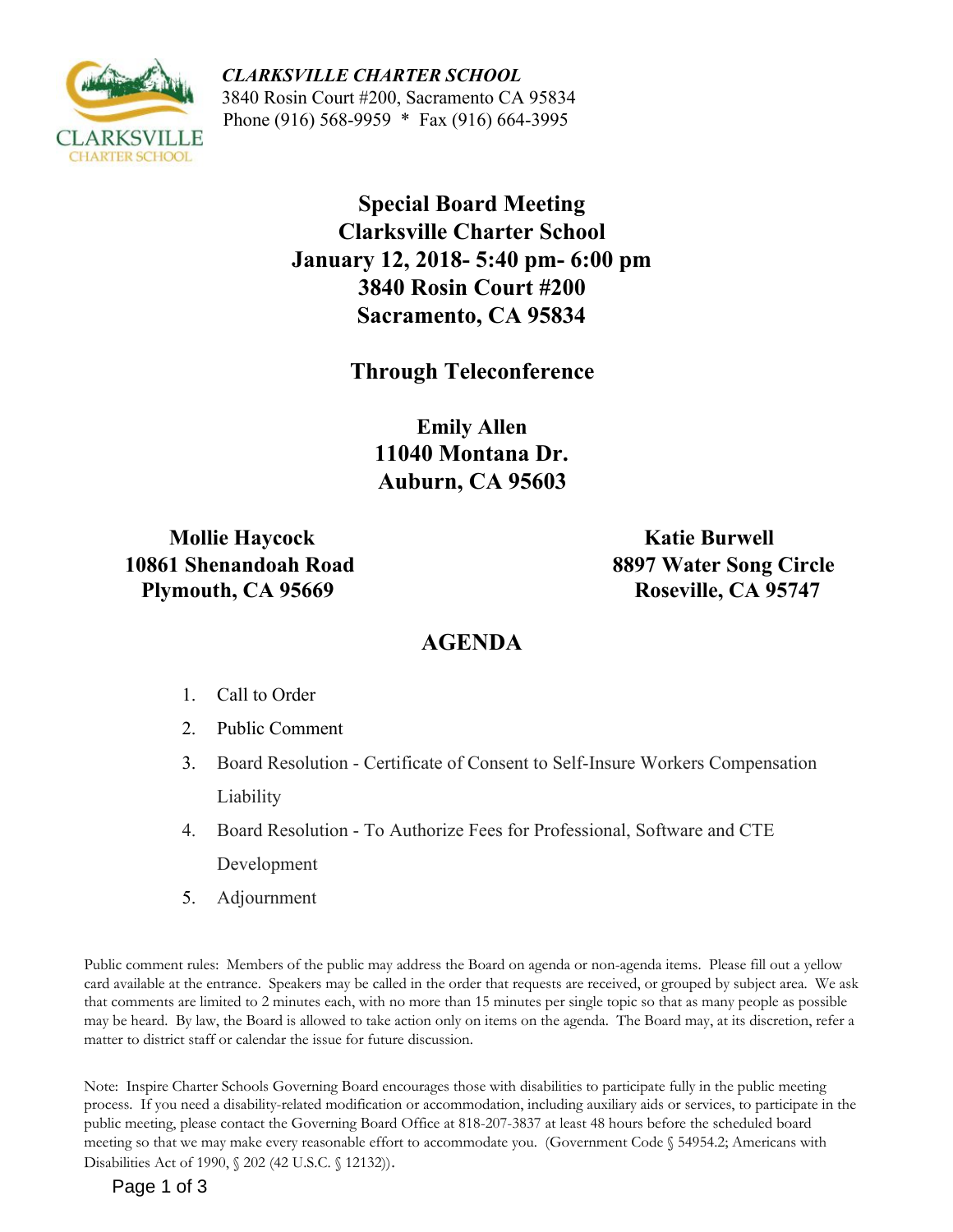RESOLUTION NO.:  $\frac{2018-1}{2018-1}$  dated:  $\frac{01/12/2018}{201/12}$ 

#### **A RESOLUTION AUTHORIZING APPLICATION TO THE DIRECTOR OF INDUSTRIAL RELATIONS, STATE OF CALIFORNIA FOR A CERTIFICATE OF CONSENT TO SELF-INSURE WORKERS' COMPENSATION LIABILITIES**

| At a meeting of the Clarksville Charter School Board              |                                  |  |
|-------------------------------------------------------------------|----------------------------------|--|
|                                                                   | (Enter Name of the Board)        |  |
| of the Clarskville Charter School                                 |                                  |  |
| (Enter Name of Public Agency, District, Etc.)                     |                                  |  |
| a Public Charter School                                           | organized and existing under the |  |
| (Enter Type of Agency, i.e., County, City, School District, etc.) |                                  |  |
| laws of the State of California, held on the <sup>12th</sup>      | day of January<br>$20^{18}$      |  |

the following resolution was adopted:

**RESOLVED, that the above named public agency is authorized and empowered to make application to the Director of Industrial Relations, State of California, for a Certificate of Consent to Self-Insure workers' compensation liabilities and representatives of Agency are authorized to execute any and all documents required for such application.**

IN WITNESS WHEREOF: I HAVE SIGNED AND AFFIXED THE AGENCY SEAL.

| X<br>SIGNED: Board Secretary or Chair      | DATE:                  |
|--------------------------------------------|------------------------|
| <b>Printed Name</b>                        |                        |
| Title<br><b>Clarksville Charter School</b> | <b>Affix Seal Here</b> |

Agency Name